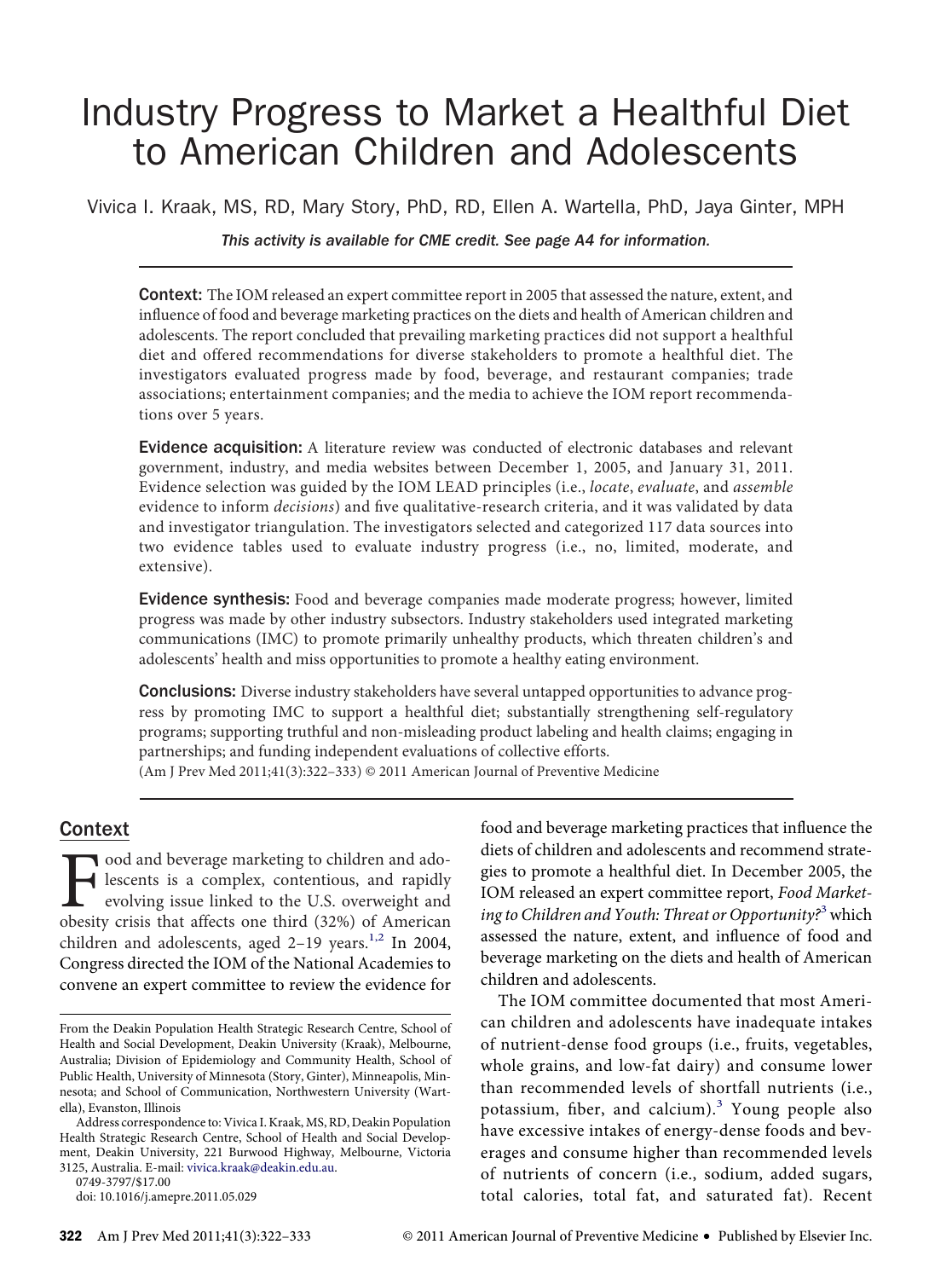analyses have confırmed these troubling dietary trends. $4-9$ 

The IOM committee conducted a systematic literature review and found that TV advertising influenced children's preferences and purchase requests, diets, and health. The committee's fındings were limited to TV advertising because of knowledge gaps and lack of access to proprietary information about newer forms of integrated marketing communications (IMC), whereby companies combine advertising, public relations, sales promotion, direct marketing, sponsorships, and pointof-purchase with many communication techniques to provide clarity, consistency, and maximum impact to reach customers.<sup>10,11</sup>

The IOM committee<sup>3</sup> also found that leading food and beverage companies spent substantial resources to market branded food and beverage products to young people that do not support a healthful diet. These fındings were

confırmed by the Federal Trade Commission (FTC). $^{12}$  According to the 2006 marketing expenditures of 44 food, beverage, and restaurant companies, more than \$1.6 billion were spent to market primarily unhealthy products to children and adolescents, of which \$870 million were spent to market to children aged  $\leq$ 12 years and more than \$1

billion were spent to market to adolescents.<sup>12</sup>

The IOM committee concluded that food and beverage marketing influences the diets and health of children and adolescents; current marketing practices are out of balance with a healthful diet and create an environment that puts young people's health at risk; companies and marketers have underutilized their potential to apply resources and creativity to market a healthful diet; achieving a healthful diet will require industry leadership and sustained, multisectoral, and integrated efforts; and current public policy lacks support or authority to address emerging marketing practices that influence diets.

The IOM report offered 10 recommendations to guide diverse private- and public-sector stakeholders to promote a healthful diet to children and adolescents. The fırst fıve recommendations focus on industry stakeholders including food, beverage, and restaurant companies; industry trade associations; food retailers; entertainment companies; and the media.

A companion paper will address public-sector stakeholder progress. This paper reviews the available evidence between December 1, 2005, and January 31, 2011, to evaluate industry stakeholders' progress to market a healthful diet to children and adolescents. The results are discussed within the context of potential opportunities

and actions industry stakeholders might pursue to advance progress toward the IOM food marketing report recommendations.

#### Evidence Acquisition

Table 1 summarizes the methods used to evaluate industry progress. The investigators (1) established the evidence selection approach, criteria, and search strategy, including search terms; (2) conducted a literature review between December 1, 2005, and January 31, 2011, of electronic databases, federal government agency websites, company and industry websites, gray-literature studies and reports, and media stories or news releases; (3) selected and categorized 117 evidence sources  $(n=47)$ published articles and reports and *n*=70 media stories or news releases) into two evidence tables; (4) independently reviewed the evidence for the major IOM recommendations and subrecommendations before assigning

> an evaluation category, and reached consensus on the progress evaluation category (i.e., no, limited, moderate, and extensive) for stakeholder groups in a specifıc sector pertinent to each recommendation; and (5) identifıed opportunities and potential actions that industry stakeholders could take to accelerate progress toward the IOM food marketing recommendations based on

the evidence table, other expert committee reports, and grounded in the evolving policy developments for each area explored.

To guide the evidence selection and interpretation, the investigators used principles developed by a separate IOM expert committee in 2010,<sup>13</sup> based on an obesityprevention decision-making framework to *l*ocate, *e*valuate, and *a*ssemble evidence to inform *d*ecisions (LEAD). The LEAD principles were developed for decisionmakers to use a systems perspective to identify the type of evidence required to answer specifıc public health questions when evidence is limited but actions must be taken. The LEAD approach combines available evidence with theory, professional experience, and local wisdom to inform decision making and integrates scientifıc evidence into broader factors that influence obesity-prevention policies.<sup>13</sup> The investigators selected the LEAD approach because it was appropriate to the research task to use all available evidence to inform policy. Food marketing to young people is a complex issue requiring diverse evidence from broad areas to evaluate overall progress over time made by multiple stakeholders to market a healthful diet to children and adolescents.

The investigators used fıve accepted qualitativeresearch criteria<sup>14</sup> (i.e., data relevance, research-design

See related Commentary by McGinnis in this issue.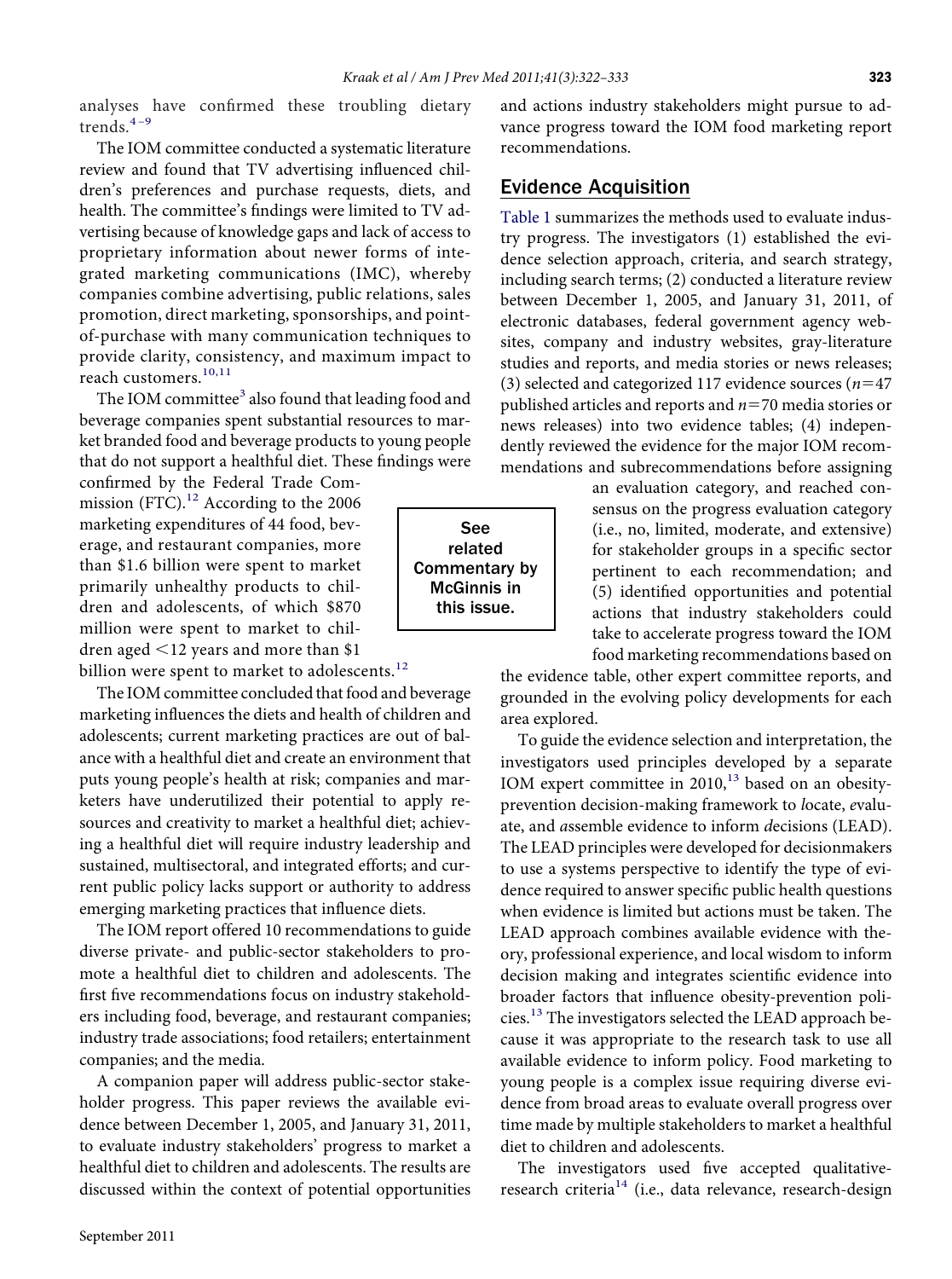#### Table 1. Methodologic approach used to evaluate industry progress

I. Investigators used the IOM LEAD principles (i.e., *locate, evaluate, and assemble evidence to inform decisions*) to establish evidence selection approach, criteria, and search strategy

Five qualitative-research criteria (i.e., data relevance, research-design quality, professional judgment, contextual analysis, and credibility by data verification)

Search terms (i.e., *child*, *children*, *adolescents*, *food advertising*, *food marketing*, *beverage advertising*, *health*, *wellness*, *obesity*, *overweight*, *food retail*, *restaurant*, *fast food*, *media*, *entertainment*, *product reformulation*, *labeling*, *nutrient profiling*, *health claim*, *nutrient claim*, *advertising*, *marketing*, *industry self-regulation*, *licensed character*, and *partnership*)

Triangulation (i.e., data and investigator) to identify convergence of evidence

II. LOCATE: Investigators conducted a literature review between December 1, 2005, and January 31, 2011

Electronic databases (i.e., MEDLINE, Science Direct, LexisNexis, Library of Congress, Business Source Premier and Mergent)

U.S. federal government agency websites (i.e., DHHS, CDC, Department of Education, Federal Communications Commission, Food and Drug Administration, Federal Trade Commission, NIH, U.S. Department of Agriculture, and the Office of the White House Press Secretary)

Websites of food, beverage, restaurant, and entertainment companies and industry trade associations

Studies and reports released by industry, government, nonprofit organization, foundations, and academic institutions

Media stories, press and news releases

III. EVALUATE and ASSEMBLE: Investigators selected and categorized 117 evidence sources (n=47 published articles or reports and n=70 media stories, press or news releases) into two evidence tables that contained the following information:

Primary author, year, and reference number

Study design or report description (i.e., government, industry, foundation, nongovernment organization, peer-reviewed journal article, and expert committee report), or media story, press or news release description

Major findings

All of the available evidence was considered before one of four evaluation categories was selected (*i.e., no, limited, moderate,* and *extensive*) for stakeholders within a specific sector pertinent to each IOM recommendation, drawing from these criteria:

Stakeholder transparency, accountability, cooperation, and collaboration within and across sectors with other groups (e.g., government and public health advocates), consistency of actions, establishing and implementing meaningful goals and benchmarks, and voluntary reporting on progress to promote a healthful diet to children and adolescents

IV. INFORM DECISIONS: Investigators identified opportunities and potential actions that industry stakeholders could take to advance progress toward the IOM food marketing recommendations

Proposed actions are grounded in the evidence tables, the evolving policy developments for each relevant area, and supported by other expert committee and advisory group reports

quality, professional judgment, contextual analysis, and credibility by data verifıcation) and data and investigator triangulation to validate evidence convergence.<sup>15,16</sup> The search terms were selected after reviewing the existing food and beverage marketing literature (Table 1). The initial search yielded hundreds of documents. The investigators repeated and refıned subsequent searches according to specifıc evaluations that pertained to the IOM recommendations for each industry sector examined.

Appendix A (available online at [www.ajpmonline.org\)](http://www.ajpmonline.org) summarizes the study designs, report descriptions, and fındings for 47 evidence sources. Appendix B (available online at [www.ajpmonline.org\)](http://www.ajpmonline.org) lists 70 media stories, press, or news releases used for the evaluation.

Figure 1 provides the recommendations for industry stakeholders, specifıc action domains, and a progress evaluation for each industry sector. The investigators convened to discuss opportunities and actions that in-

dustry decision makers might take to accelerate progress toward the IOM committee's recommendations. Figure 1 highlights potential opportunities and actions that are grounded in the evidence tables, the evolving policy developments for each area, and supported by other expert committee and advisory group reports. The results are presented in a narrative summary.

#### Evidence Synthesis

The evaluation showed that extensive progress was not made by any industry stakeholder to achieve the IOM recommendations (Figure 1). Moderate progress was made by food and beverage companies and industry, in cooperation with public-sector groups, to improve marketing practice standards; and limited progress was made by restaurants, industry trade associations, entertainment companies, and the media over the 5-year period reviewed.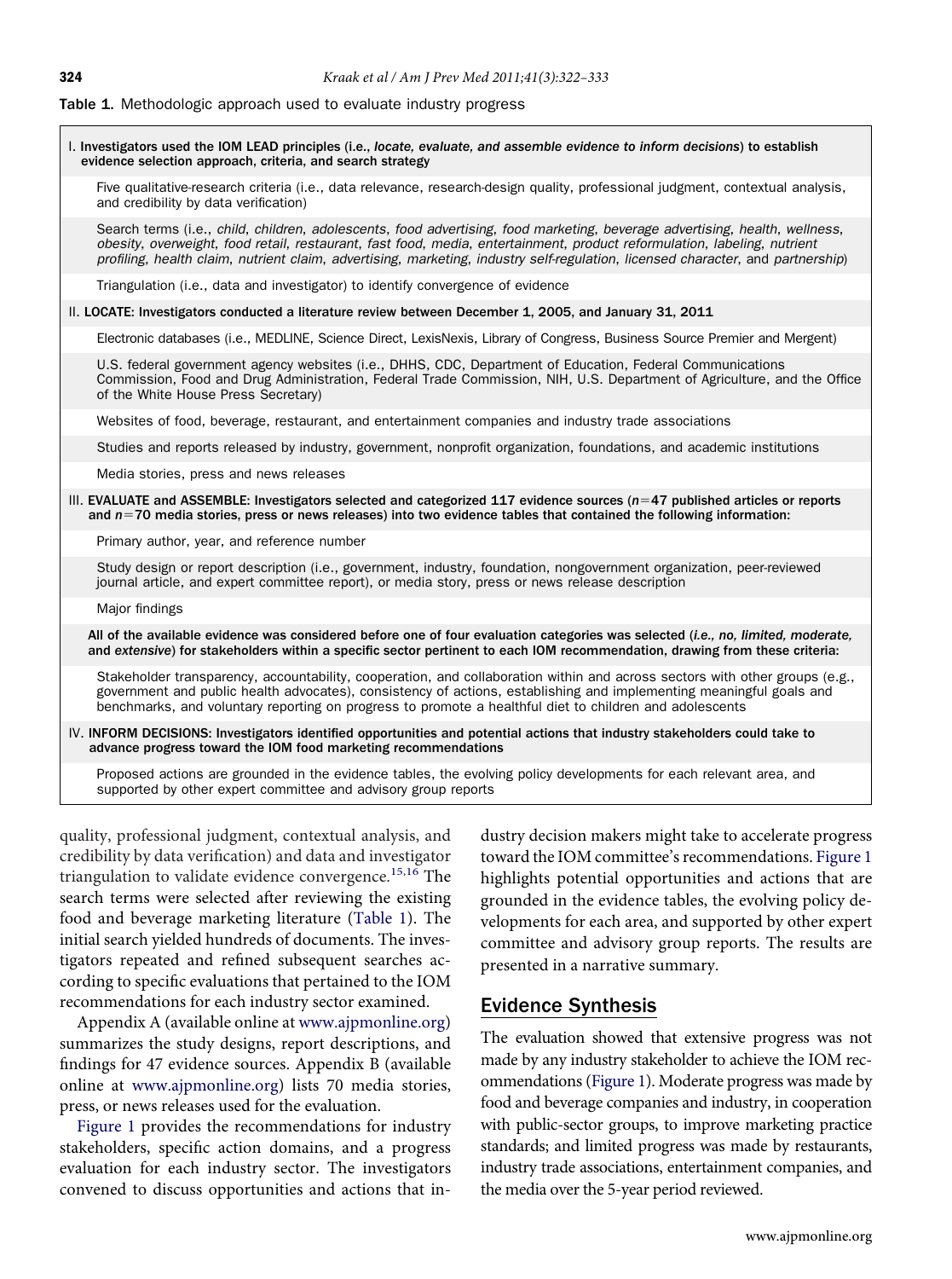*Note:* Based on the IOM private-sector recommendations

Figure 1. Potential opportunities and actions for industry stakeholders to promote a healthful diet to American children and adolescents

ABA, American Beverage Association; CARU, Children's Advertising Review Unit; CBBB, Council of the Better Business Bureaus, Inc.; CFBAI, Children's Food and Beverage Advertising Initiative; FMI, Food Marketing Institute; FDA, Food and Drug Administration; FTC, Federal Trade Commission; GMA, Grocery Manufacturers Association; IMC, Integrated Marketing Communications; IWG, Federal Interagency Working Group on Marketing to Children (i.e., CDC, FDA, FTC, USDA); NRA, Natonal Restaurant Association; SFA, Snack Food Association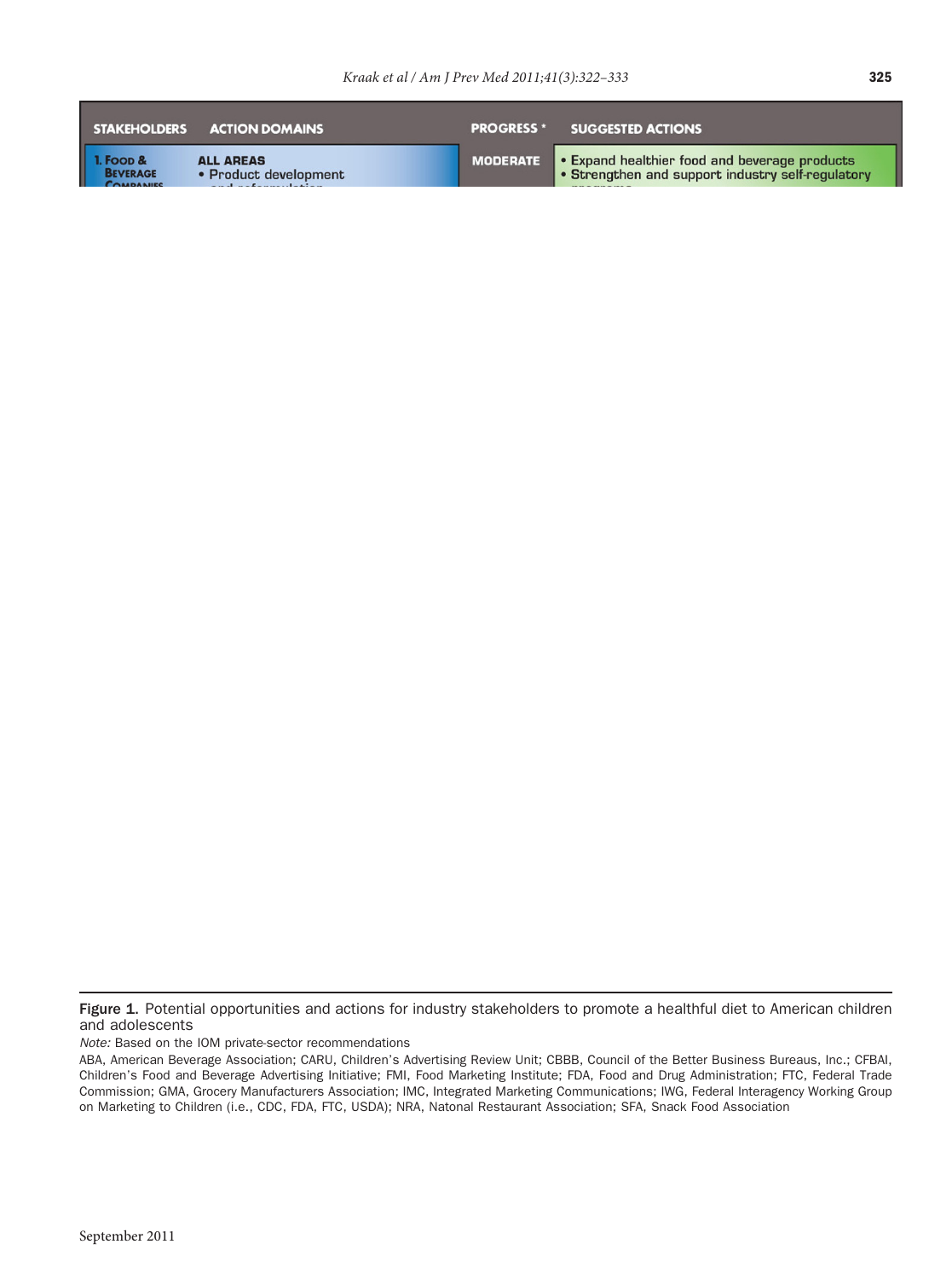#### Food and Beverage Companies—Moderate Progress Achieved

Industry reports suggest that progress was made to reformulate and expand healthier products $17-24$ ; reduce TV advertising for unhealthy products (i.e., sweet snacks and sugar-sweetened beverages  $[SSBs]$ )<sup>21-23,25</sup> that was supported by two independent evaluations<sup>26,27</sup>; develop front-of-package (FOP) labeling for consumers to identify healthy products<sup>28,29</sup>; and initiate partnerships to promote a healthful diet and healthy lifestyles.<sup>30,31</sup>

In 2006, the Council of the Better Business Bureaus (CBBB) and National Advertising Review Council announced revisions to strengthen the Children's Advertising Review Unit's (CARU's) self-regulatory guidelines and released the Children's Food and Beverage Advertising Initiative (CFBAI).<sup>32</sup> The CFBAI became operational with ten food companies in July 2007.<sup>21</sup>

By September 2010, 17 companies (15 food and beverage companies and two restaurant companies) participated in the CFBAI and voluntarily pledged to shift the child-directed advertising messages to encourage healthier dietary choices and healthy lifestyles.<sup>33</sup>

Three CFBAI monitoring reports were released at 6, 12, and 24 months  $(2008-2010)^{21-23}$  that documented high compliance with company pledges for childdirected advertising. The CFBAI guidelines were strengthened and revised in 2009 and 2010.<sup>34-36</sup> Several food and beverage companies promote healthy lifestyles through public–private partnerships with industry coalitions, such as the Healthy Weight Commitment Foundation (HWCF),<sup>30,37</sup> and the Partnership for a Healthier America (PHA).<sup>38</sup>

The investigators' progress evaluation found that despite positive actions reported, product reformulations showed only incremental changes to meet healthier nutrient profiles<sup>39-41</sup>; companies continued to advertise and market unhealthy foods and beverages to young peo $ple<sup>12,42-44</sup>$  compared to pre-December 2005 marketing trends<sup>45–51</sup>; companies used misleading advertising and health claims to promote children's products<sup>52-54</sup> and the FTC and CARU investigated certain claims $55-57$ ; and FOP labeling symbols and nutrient-profiling systems were based on different criteria that hindered consumers' selection of healthy products in grocery stores.<sup>28,58</sup> Company pledges failed to protect children aged  $\leq$ 12 years and adolescents, aged 12–17 years, from all types of marketing practices promoting unhealthy products<sup>59-62</sup>; nonparticipating CFBAI companies were more likely to market unhealthy products<sup>61</sup>; and public–private partnerships should be evaluated for effectiveness.<sup>63</sup>

#### Restaurants—Limited Progress Achieved

Full-service and quick-serve chain restaurants (QSRs) made limited progress to expand and promote healthier meals and provide calories and other nutrition information at point of choice and consumption. A 2006 Keystone Center advisory committee (with industry representatives) reinforced the IOM food marketing report recommendations for restaurants to expand healthier options, reduce portion sizes, and promote menu label $ing<sup>64,65</sup>$ ; however, restaurants failed to act, as revealed by two studies in 2008 –2009 that documented that less than 10% of children's restaurant meals met healthful criteria consistent with the Dietary Guidelines for Americans  $(DGA).$ <sup>66,67</sup>

In 2010, the Rudd Center released a study examining children's and adolescents' meal choices at 12 leading QSR chains.<sup>68</sup> The study documented that only 12 of 3039 children's meal combinations met established nutrition criteria for preschoolers; only 15 meals met nutrition criteria for older children; meals purchased by adolescents provided an average of 800 –1100 calories/meal, representing half of their recommended daily calories; and meals sold to young people rarely offered healthy side dishes as the default choice.<sup>68</sup>

Although some restaurants reported expanding healthier children's meal options,  $2^{1-23}$  changes made suggested an industry strategy to respond to negative public relations generated by advocacy groups disclosing that most restaurant meals exceeded young children's recommended daily calories (480 calories/meal, representing one third of the recommended 1300 calories/day for young children)<sup>69</sup> and adolescents' recommended daily calories (733 calories/meal, representing one third of the recommended 2200 calories/meal for adolescents).<sup>70</sup> Meals also exceeded recommendations for sodium, fat, and added sugars<sup>66-68</sup> that contributed to poor diet quality. Two studies suggested that mandatory menu labeling may help parents make healthier choices for their children.<sup>71,72</sup>

Only Subway and Walt Disney restaurants have designated healthy default choices (i.e., fruits, nonstarchy vegetables, and low-fat or fat-free milk) as the preferred side dishes and beverages, respectively, accompanying children's meals instead of high-calorie, low-nutrient options (i.e., french fries and SSBs). $66,68,73$  McDonald's and Burger King are the only two restaurants participating in the CFBAI. $^{21-23}$  Several other leading QSR restaurants, including YUM! Brands (the parent company for KFC, Taco Bell, and Pizza Hut) and Subway, have not joined the CFBAI.

The QSR sector spent more than \$4.2 billion in 2009 on marketing to young people and adults through TV, digital, mobile, and social media.<sup>68</sup> From 2003 through 2009,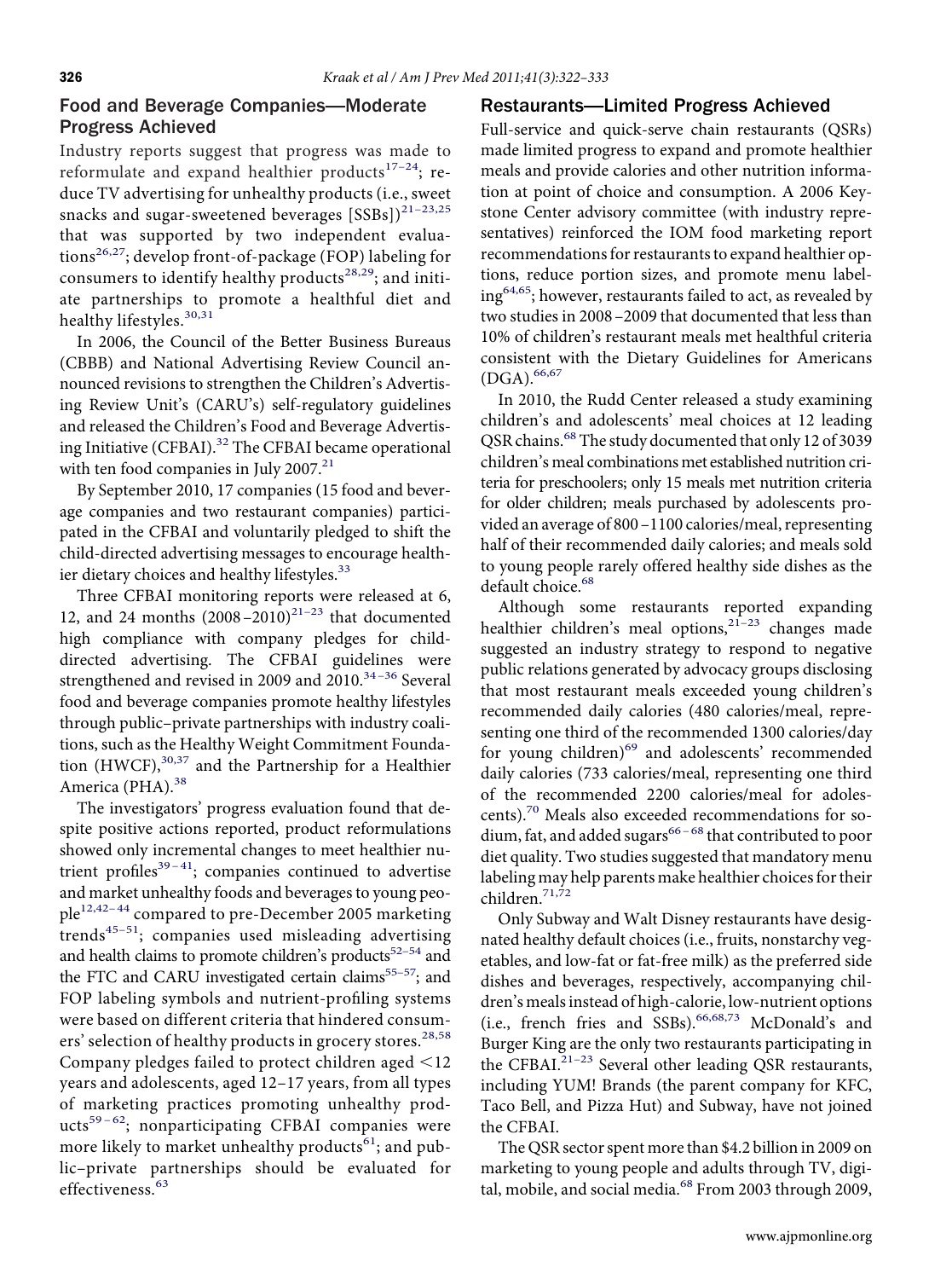exposure to QSR chain TV advertisements increased by 21% for preschoolers; 34% for children (aged 2–11 years); and 39% for adolescents (aged  $12-17$  years).<sup>26,68</sup> African-American children and adolescents, who are disproportionately affected by higher overweight and obesity rates, were targeted more aggressively by QSR chain restaurant TV advertisements during this period.<sup>26,68,74</sup>

A 2010 evaluation documented that only 24% of 42 restaurants had marketing policies for children and had complied with the FTC's recommendation to standardize nutrition criteria for marketing to children.<sup>62</sup> No evidence showed that restaurants had used competitive pricing to encourage healthy meals, and QSR restaurants failed to provide nutrition guidelines for meals when offering toys to children.<sup>75,76</sup> McDonald's opposed health advocates in California's Santa Clara County<sup>77</sup> and San Francisco<sup>78</sup> to legally mandate specific nutrition standards when distributing toys or incentives with children's meals. Although McDonald's defended its Happy Meals,<sup>79</sup> the company reportedly reformulated children's meals and posted the updated information on a public website<sup>80</sup> after being threatened with a consumer advocacy-group lawsuit<sup>81</sup> formally initiated in December  $2010<sup>8</sup>$ 

Restaurants have not joined public–private partnerships such as the HWCF and the PHA to promote a healthful diet. The restaurant leadership inadequacies were noted by First Lady Michelle Obama, who encouraged the sector to substantially improve meals for American children and families and their involvement in the Let's Move! initiative.<sup>83</sup>

## Industry Trade Associations—Limited Progress Achieved

Industry trade associations collectively made limited progress to demonstrate leadership and harness industry creativity, support, and resources to market a healthful diet. Trade associations representing the food, beverage, food retail, and fresh produce industry demonstrated certain positive actions during the period reviewed.<sup>25,84-90</sup> Very limited progress was made by trade associations representing advertisers and marketers, <sup>91,92</sup> restaurants,  $93$  and the confection  $94$  and snack-food  $95$  sectors. No evidence showed that the 2006 school snack-food agreement<sup>96</sup> had been evaluated. Unhealthy food and beverage products were widely available to children through food retailers.<sup>97,98</sup> Nevertheless, Wal-Mart announced encouraging steps in early 2011 to expand healthier options.<sup>99</sup> Only three trade associations are members or partners of the HWCF.<sup>37</sup>

This evaluation accounted for delayed industry trade actions—which appeared to improve in February 2010 after *Let's Move!* was initiated<sup>100</sup> and in May 2010 after the release of the White House Task Force Report on Childhood Obesity<sup>101</sup>—and lobbying actions that undermined public health goals. The National Restaurant Association (NRA) neither publicly encouraged members to join the CFBAI nor provided technical support to promote clear advertising policies to children that aligned with healthy criteria. NRA also failed to support menu labeling until it became apparent that it would be enacted into law through healthcare reform legislation in March 2010.<sup>102</sup> Two advertising trade associations continue to defend their right to advertise to children.<sup>91,92</sup> The National Confectioners Association viewed the Child Nutrition Program Reauthorization legislation as a threat because of proposed limits on candy sales in school vending machines.<sup>94</sup> These trade associations did not make position papers or policies publicly available to support marketing a healthful diet.

The Grocery Manufacturers Association's (GMA's) positive actions were evaluated within the context of spending \$1.6 million and the NRA spending \$1.4 million, respectively, to lobby legislators to oppose an SSB tax in 2009.<sup>103</sup> In late 2010 and early 2011, GMA and the Food Marketing Institute (FMI) announced that they had developed their own FOP nutrition labeling system called "Nutrition Keys" and pledged a \$50 million education campaign to provide American consumers with an easyto-use format providing calories, saturated fat, sodium, and added sugars.<sup>104-106</sup> This strategy was developed without FDA input<sup>107</sup> and preempted a forthcoming IOM report based on consumers' understanding of FOP systems. The industry initiative could confuse consumers unless it is spearheaded by the Food and Drug Administration (FDA) and informed by IOM recommendations.<sup>28</sup>

## Marketing Practice Standards—Moderate Progress Achieved

Industry stakeholders made moderate progress to work with government and other groups to establish and enforce marketing standards for young people. By 2010, a total of 17 companies, representing about two thirds of the industry marketing expenditures for children and adolescents, voluntarily participated in the CFBAI and reported progress in revising, applying, and evaluating their advertising standards.23,33,36,108 –110 Although, many marketing practices and marketing to adolescents were excluded from companies' pledges.

Government made moderate progress to evaluate companies' compliance. The FTC released three reports between 2006 and 2008— one with the DHHS acknowledging some positive company actions<sup>17</sup>; an analysis of young people's TV advertising exposure between 1977 and 2004 that showed a majority of advertisements pro-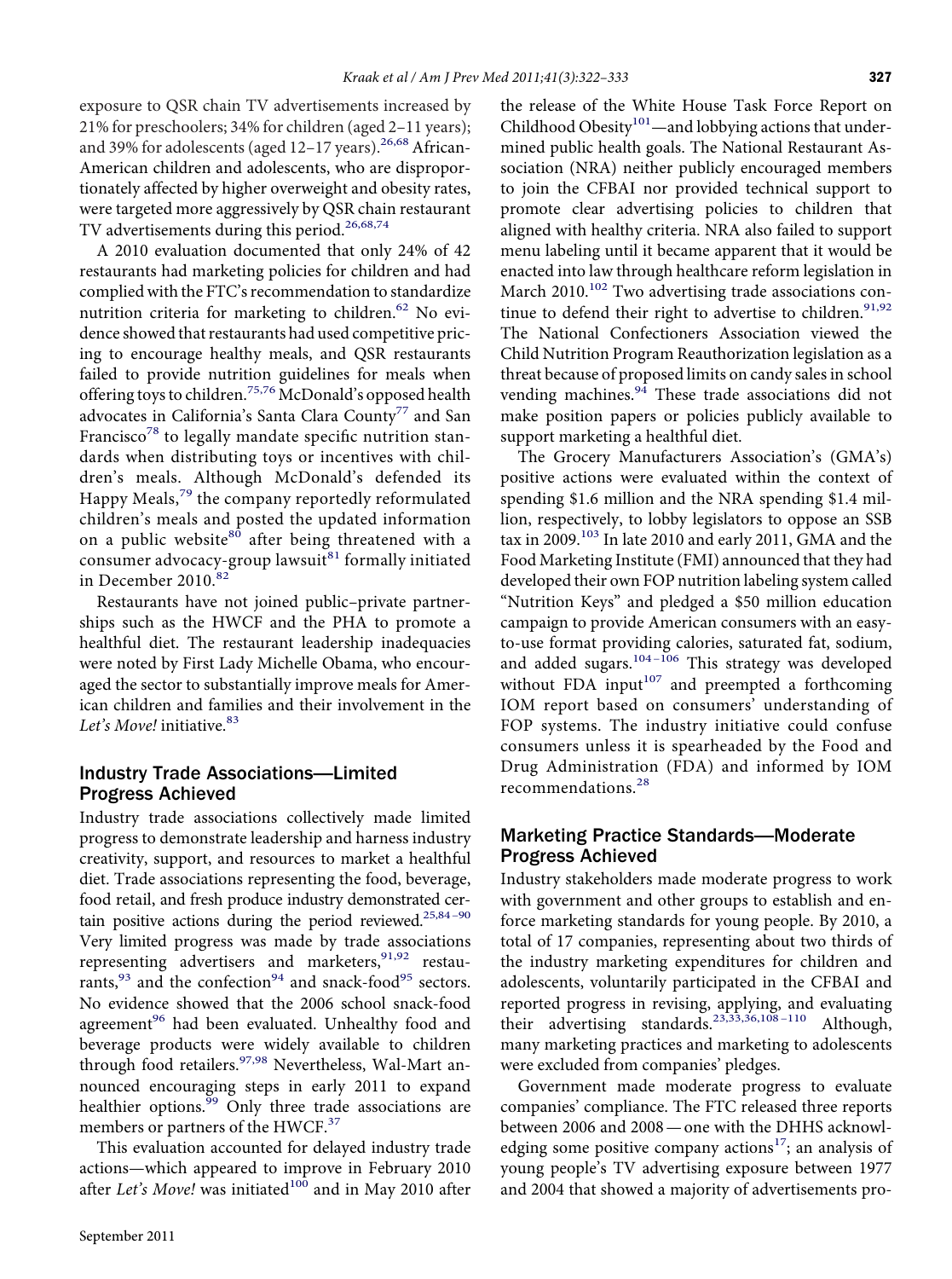moted unhealthy foods to children aged 2–11 years through prime-time TV and other programming $111$ ; and a report documenting that more than \$1.6 billion was spent in 2006 to market primarily unhealthy food and beverage products to young people. $12$ 

A 2008 Senate hearing<sup>112</sup> and the FTC<sup>12</sup> urged companies to adopt meaningful, uniform nutrition standards for all products marketed to children, and develop pledges beyond child-directed advertising that would apply to all forms of marketing, including *measured media* spending (representing media categories that companies use to promote products systematically tracked by media research companies) and *unmeasured media* spending (representing sales promotions, coupons, and Internetbased marketing that are not systematically tracked).<sup>3,12</sup> No company has yet complied fully with the FTC recommendations.

A 2006 Federal Communications Commission (FCC) Task Force was unable to reach consensus on nutrition standards and media marketing by 2008.<sup>113</sup> In 2009, concern about the limited effectiveness of industry selfregulation prompted Congress to direct the federal government to convene an Interagency Working Group (IWG) on Marketing to Children with representatives from the CDC, FDA, FTC, and U.S. Department of Agriculture (USDA) to conduct a study and develop recommendations to establish food marketing standards for promotional practices targeting children and adolescents.<sup>114</sup>

Congress requested the IWG to submit its report and recommendations by July 15, 2010. Although tentative draft nutrition standards were released by the federal IWG at an FTC meeting in December 2009,<sup>115</sup> delays in posting to elicit public input prevented the IWG from meeting the July 15, 2010, congressional deadline.<sup>116</sup> In September 2010, the FTC delivered subpoenas to 48 food and beverage manufacturers, distributors, and QSRs to obtain information to review changes in industry expenditures and marketing activities from 2006 to 2009 and to assess the effectiveness of industry's voluntary actions over this period<sup>117</sup> for a follow-up report to be released in 2011.<sup>118</sup>

This progress evaluation noted several industry inadequacies to improve marketing practices that protect children and adolescents. First, most companies have not extended self-regulatory pledges to cover broader forms of child-directed marketing, such as product packaging and in-store marketing. The pledges of most companies do not cover all forms of spending on "new media" (i.e., digital, mobile, and interactive social media) that are less expensive and highly engaging to maximize young people's exposure to marketing messages for unhealthy products more effectively when compared to

traditional forms of advertising.<sup>119</sup> The pledges of most companies also do not cover all school-based marketing practices (i.e., fundraisers, sponsorship, inschool celebrations, label-redemption programs, products donated as contributions-in-kind, and cause marketing).<sup>120-123</sup>

Second, companies have not extended pledges to cover advertising and marketing practices that promote unhealthy food and beverage products targeted to adolescents.<sup>119</sup> Third, each CFBAI member's pledge is based on its own selective nutrition standards rather than a universal set of evidence-based nutrition standards.<sup>62</sup> Fourth, although a reduction in third-party licensed characters used to promote products to young children was observed, companies are using other forms of crosspromotion marketing.<sup>123</sup> Nearly half (49.4%) of company advertisements use licensed characters to promote unhealthy products, $61$  which is important because children prefer foods with licensed characters, especially for energy-dense foods (candy) compared to healthier options (baby carrots).<sup>124</sup>

#### Media and Entertainment Companies—Limited Progress Achieved

The media and entertainment industry made limited progress during the period reviewed. At a 2008 Senate hearing, $113$  the FCC Chairman expressed concern that few media companies had voluntarily limited advertisements targeting children.<sup>124</sup> A 2010 evaluation showed that only one quarter of entertainment companies had a clear policy on food marketing to children. Existing policies addressed third-party licensed characters but were weaker for products marketed through broadcast, print, and digital media and product placement.<sup>62</sup> Only Walt Disney and Sesame Workshop reported limiting childdirected marketing to products meeting specifıc nutrition standards. The Cartoon Network developed policies for licensed characters but lacked policies for other promotional activities. Nickelodeon neither had nutrition standards nor a clear policy about food marketing to children<sup>62,125,126</sup> despite earlier public commitments to implement policies.<sup>17,127</sup>

One evaluation found that the percentage of advertisements for high-calorie and low-nutrient foods aired by entertainment companies decreased only slightly between 2005 and 2009 (before and after the CFBAI was implemented) from about nine in ten (88%) to eight in ten (79%) food advertisements.<sup>61</sup> No children's entertainment companies currently participate in the CFBAI or HWCF. Entertainment companies' brand-equity characters are exempted from the updated 2010 CFBAI principles that encouraged member companies to limit thirdparty licensed characters to advertise only products that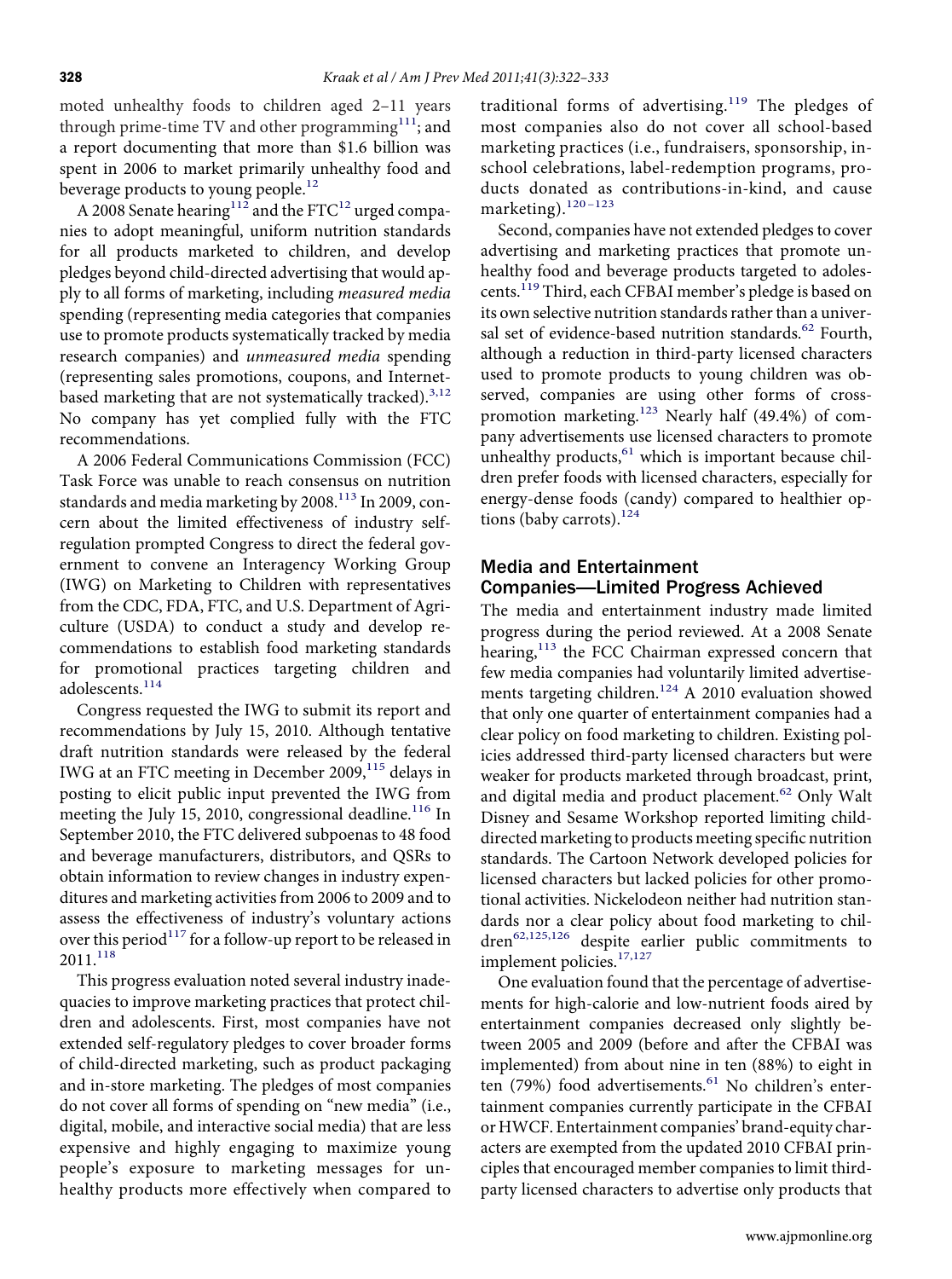promote a healthful diet or healthy lifestyles. CFBAI pledges exclude licensed characters on product packaging because most companies do not consider this promotion activity to represent advertising.<sup>40</sup>

The media shape the public's opinions about obesity, diet, and health by emphasizing feature stories and articles about the causes of unhealthy diets, affected groups, and stakeholders responsible for an effective response. Trends in media coverage of obesity-related stories showed a steady increase during the period reviewed<sup>128</sup> but the specifıc content and accuracy of these stories are unknown. In 2009, a report examining U.S. healthcare journalism found that fınancial pressures on the media industry and competition to break news on innovative and expanding Internet-based media platforms influence and affect the quality of health reporting. These challenges have caused journalists specializing in healthcare coverage to be concerned about the lack of in-depth, detailed reporting and the influence of public relations and advertising on news content and consumers' perceptions of media stories.<sup>129</sup>

## Discussion

Eating behaviors of children and adolescents are highly complex because they are influenced by the interplay of many factors across different contexts to potentially create healthy food and eating environments.<sup>130</sup> Marketing to young people is equally complicated because it involves diverse stakeholders with different motivations and priorities that interact over time. The IOM committee identifıed food marketing to children and adolescents as a current threat to young people's diets and health but also viewed marketing as potentially providing opportunities to improve young people's future diet and health.<sup>3</sup>

A subsequent 2007 IOM obesity prevention progress report<sup>131</sup> acknowledged the tensions among private- and public-sector stakeholders to promote a healthful diet to children and adolescents, with special consideration for the following issues: conveying consistent and appealing messages; ensuring transparency by sharing relevant marketing data; obtaining company-wide commitments; understanding the interactions among companies, marketing practices, and consumer demand; balancing freemarket system goals with protecting young people's health; and committing to monitor and evaluate all efforts.

Industry decision makers and policymakers have many opportunities to accelerate progress toward the IOM food marketing committee's recommendations and to create healthy eating environments by using a new infrastructure that has evolved since the 2006 IOM food marketing report release. The infrastructure includes in-

dustry self-regulatory mechanisms (i.e., CBBB, CARU, and CFBAI); public–private partnerships; independent monitoring and evaluations undertaken by academic and advocacy groups; and federal government initiatives, including the IWG on Food Marketing to Children,<sup>132</sup> FTC studies,<sup>116,117</sup> FDA leadership on FOP labeling,<sup>133</sup> and the HHS and USDA release of the DGA 2010.<sup>134</sup>

This evaluation found that moderate progress was made by food and beverage companies and diverse groups to strengthen marketing practice standards. However, restaurants, industry trade associations, entertainment companies, and the media made limited progress. Industry stakeholders used IMC to market primarily unhealthy products that threaten children's and adolescents' health and miss opportunities to promote healthy eating environments. In July 2011, the CBBB and CFBAI announced a promising agreement reached with participating companies to follow uniform nutrition criteria for foods advertised to children. The new criteria will encourage companies to reformulate and develop new products with less sodium, saturated fat and sugars, and fewer calories; otherwise they will not advertise them after December 31, 2013.<sup>135</sup> There are many other opportunities and actions that industry stakeholders could take to accelerate progress. Proposed actions are grounded in the evidence reviewed for this progress evaluation, and recommended by other expert committees and advisory groups (Figure 1). <sup>6,12,17,27,28,64,101,117,131–134</sup>

# Conclusion

The IOM recommendations provide a coherent framework to ensure that a nexus of coordinated actions are implemented to promote a healthful diet to young people. This paper used the IOM LEAD approach to evaluate progress made by industry stakeholders to achieve the IOM food marketing report recommendations for marketing a healthful diet to children and adolescents. The results can inform potential actions that decision makers might take to promote healthy products, a healthful diet, and healthy food and eating environments.

A companion paper will address public-sector stakeholder progress. Moderate progress was made by food and beverage companies and diverse private- and publicsector stakeholders to improve marketing practice standards. Limited progress was made by restaurants, industry trade associations, and entertainment companies and the media to market a healthful diet. Diverse industry stakeholders have many untapped opportunities to advance progress by collectively promoting IMC for healthy food, beverages, and meals; substantially strengthening self-regulatory programs; supporting clear, truthful, and non-misleading product labeling and health claims; en-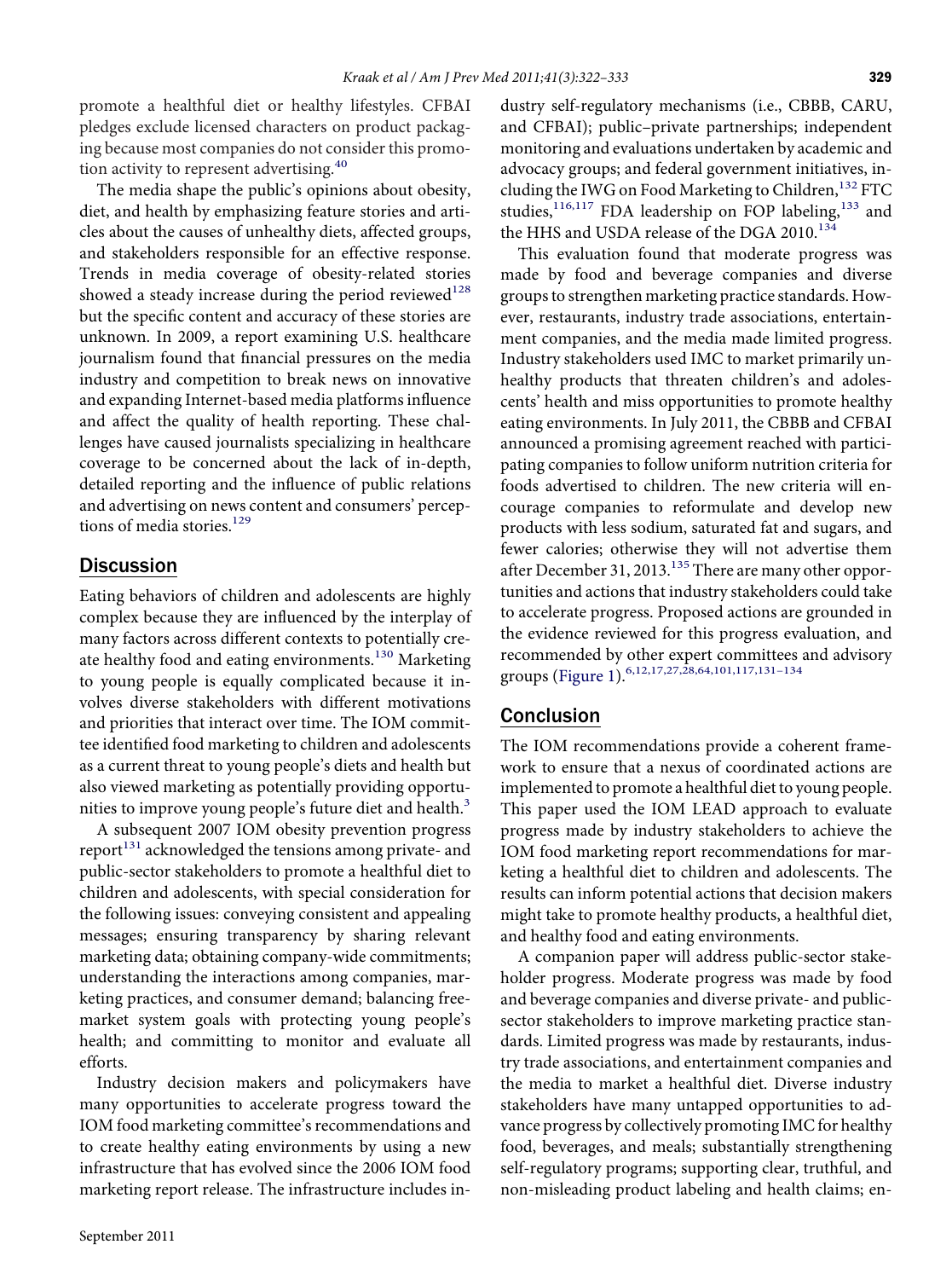gaging in public–private partnerships; and funding independent evaluations of collective efforts.

This paper was supported by a grant provided by the Robert Wood Johnson Foundation's Healthy Eating Research Program.

The authors are grateful for the insightful comments provided by the anonymous reviewers. We thank Juan Quirarte of QDesign for creating Figure 1.

No fınancial disclosures were reported by the authors of this paper.

# References

- 1. Ogden CL, Carroll MD, Curtin LR, Lamb MM, Flegal KM. Prevalence of high body mass index in U.S. children and adolescents, 2007–2008. J Am Med Assoc 2010;303(3):242– 49. [jama.ama-assn.org/cgi/](http://jama.ama-assn.org/cgi/reprint/303/3/242) [reprint/303/3/242.](http://jama.ama-assn.org/cgi/reprint/303/3/242)
- 2. Ogden CL, Carroll MD, Flegal KM. High body mass index for age among U.S. children and adolescents, 2003–2006. J Am Med Assoc 2008;299(20):2401–5. [jama.ama-assn.org/cgi/reprint/299/20/2401.](http://jama.ama-assn.org/cgi/reprint/299/20/2401)
- 3. McGinnis JM, Gootman JA, Kraak VI, editors; Committee on Food Marketing and the Diets of Children and Youth; Institute of Medicine. Food marketing to children and youth: threat or opportunity? Washington DC: The National Academies Press, 2006.
- 4. Spear BA, Barlow SE, Ervin C, et al. Recommendations for treatment of child and adolescent overweight and obesity. Pediatrics 2007; 120(4S):S254 – 88. [Pediatrics.aappublications.org/cgi/reprint/120/](http://Pediatrics.aappublications.org/cgi/reprint/120/Supplement_4/S254) Supplement  $4/$ S254.
- 5. Stallings VA, Taylor CL, editors. Committee on Nutrition Standards for National School Lunch and Breakfast Programs; National Research Council. Nutrition standards and meal requirements for national school lunch and breakfast programs: phase I. Proposed approach for recommending revisions. Washington DC: The National Academies Press, 2008.
- 6. DHHS, U.S.Department of Agriculture. Report of the Dietary Guidelines Advisory Committee on the Dietary Guidelines for Americans, 2010. Washington DC: Agricultural Research Service, USDA, 2010. [www.cnpp.usda.gov/DGAs2010-DGACReport.htm.](http://www.cnpp.usda.gov/DGAs2010-DGACReport.htm)
- 7. Siega-Riz AM, Deming DM, Reidy KC, Fox MK, Condon E, Briefel RR. Food consumption patterns of infants and toddlers: where are we now? J Am Diet Assoc 2010;110(12S):S38 –51.
- 8. Piernas C, Popkin BM. Trends in snacking among U.S. children. Health Aff (Millwood) 2010;29(3):398 – 04. [www.ncbi.nlm.nih.gov/](http://www.ncbi.nlm.nih.gov/pmc/articles/PMC2837536/pdf/nihms174260.pdf) [pmc/articles/PMC2837536/pdf/nihms174260.pdf.](http://www.ncbi.nlm.nih.gov/pmc/articles/PMC2837536/pdf/nihms174260.pdf)
- 9. Reedy J, Krebs-Smith SM. Dietary sources of energy, solid fats, and added sugars among children and adolescents in the U.S.J Am Diet Assoc 2010;110(10):1477– 84.
- 10. American Association of Advertising Agencies. Integrated marketing communications (IMC). [Business Dictionary.com.](http://Business Dictionary.com) [www.](http://www.businessdictionary.com/definition/integrated-marketing-communications-IMC.html) [businessdictionary.com/defınition/integrated-marketing-communications-](http://www.businessdictionary.com/definition/integrated-marketing-communications-IMC.html)[IMC.html.](http://www.businessdictionary.com/definition/integrated-marketing-communications-IMC.html)
- 11. Kitchen PJ, Brignell J, Li T, Jones GS. The emergence of IMC: a theoretical perspective. J Advertising Res 2004;44(1):19 –30.
- 12. Kovacic W, Harbour P, Leibowitz J, Rosch J. Marketing food to children & adolescents: a review of industry expenditures, activities, and self-regulation. Washington DC: Federal Trade Commission, 2008. [www.ftc.gov/os/2008/07/P064504foodmktingreport.pdf.](http://www.ftc.gov/os/2008/07/P064504foodmktingreport.pdf)
- 13. Kumanyika SK, Parker L, Sim LJ, editors; Committee on an Evidence Framework for Obesity Prevention Decision Making; Institute of Medicine. Bridging the evidence gap in obesity prevention: a frame-

work to inform decision making. Washington DC: The National Academies Press, 2010.

- 14. Cohen DJ, Crabtree BF. Evaluative criteria for qualitative research in health care: controversies and recommendations. Ann Fam Med 2008;6(4):331–9. [w.annfammed.org/cgi/reprint/6/4/33.](http://w.annfammed.org/cgi/reprint/6/4/33)
- 15. Mays N, Pope C. Qualitative research in health care: assessing quality in qualitative research. BMJ 2000;320:50 –2.
- 16. Mays N, Pope C, Popay J. Systematically reviewing qualitative and quantitative evidence to inform management and policy-making in the health fıeld. J Health Serv Res Policy 2005;10(1S):S6 –20.
- 17. Federal Trade Commission and DHHS. Perspective on marketing, self-regulation, & childhood obesity: a report on a joint workshop of the Federal Trade Commission and DHHS, 2006. [www.ftc.gov/os/2006/05/](http://www.ftc.gov/os/2006/05/PerspectivesOnMarketingSelfRegulation%26ChildhoodObesityFTCandHHSReportonJointWorkshop.pdf) [PerspectivesOnMarketingSelfRegulation&ChildhoodObesityFTCand](http://www.ftc.gov/os/2006/05/PerspectivesOnMarketingSelfRegulation%26ChildhoodObesityFTCandHHSReportonJointWorkshop.pdf) [HHSReportonJointWorkshop.pdf.](http://www.ftc.gov/os/2006/05/PerspectivesOnMarketingSelfRegulation%26ChildhoodObesityFTCandHHSReportonJointWorkshop.pdf)
- 18. General Mills. General Mills achieves further sugar reductions in cereals [press release]. December 9, 2010. [www.generalmills.com/en/Media/](http://www.generalmills.com/en/Media/NewsReleases/Library/2010/December/BigG.aspx) [NewsReleases/Library/2010/December/BigG.aspx.](http://www.generalmills.com/en/Media/NewsReleases/Library/2010/December/BigG.aspx)
- 19. Pepsi to cut salt, sugar and saturated fats. Reuters [news release]. March 21, 2010.[www.reuters.com/article/idUSTRE62K25220100321.](http://www.reuters.com/article/idUSTRE62K25220100321)
- 20. Kraft Foods Inc. Kraft Foods plans to reduce sodium in North American products an average of 10 percent by 2012 [news release]. March 17, 2010. [phx.corporate-ir.net/phoenix.zhtml?c](http://phx.corporate-ir.net/phoenix.zhtml?c=129070%26p=irol-newsArticle%26ID=1403344)=129070&p=irol-newsArticle&ID= [1403344.](http://phx.corporate-ir.net/phoenix.zhtml?c=129070%26p=irol-newsArticle%26ID=1403344)
- 21. Kolish ED, Peeler CL. Changing the landscape of food & beverage advertising: the Children's Food and Beverage Advertising Initiative in action. A progress report on the fırst six months of implementation: July–December 2007. Arlington VA: Council of the Better Business Bureaus, Inc., 2008. [www.bbb.org/](http://www.bbb.org/us/storage/16/documents/CFBAI/ChildrenF&BInit_Sept21.pdf) [us/storage/16/documents/CFBAI/ChildrenF&BInit\\_Sept21.pdf.](http://www.bbb.org/us/storage/16/documents/CFBAI/ChildrenF&BInit_Sept21.pdf)
- 22. Peeler CL, Kolish ED, Enright M. The Children's Food & Beverage Advertising Initiative in action. A report on compliance and implementation during 2008. Arlington VA: Council of the Better Business Bureaus, Inc., 2009. [www.bbb.org/us/storage/0/Shared%20Documents/CFBAI%20Report.pdf.](http://www.bbb.org/us/storage/0/Shared%20Documents/CFBAI%20Report.pdf)
- 23. Peeler CL, Kolish ED, Enright M, Burke C. The Children's Food & Beverage Advertising Initiative in action. A report on compliance and implementation during 2009. Arlington VA: Council of the Better Business Bureaus, Inc., 2010. [www.bbb.org/us/storage/0/Shared%20Documents/BBBwithlinks.](http://www.bbb.org/us/storage/0/Shared%20Documents/BBBwithlinks.pdf) [pdf.](http://www.bbb.org/us/storage/0/Shared%20Documents/BBBwithlinks.pdf)
- 24. Healthy Weight Commitment Foundation. Food and beverage manufacturers pledging to reduce annual calories by 1.5 trillion by 2015. May 17, 2010 [press release]. [www.healthyweightcommit.org/news/1-5-trillion-calories](http://www.healthyweightcommit.org/news/1-5-trillion-calories-by-2015)[by-2015.](http://www.healthyweightcommit.org/news/1-5-trillion-calories-by-2015)
- 25. Grocery Manufacturers Association. GMA: More than two-thirds of the advertisements seen by children and teens today promote more nutritious foods and healthy lifestyles [news release]. March 9, 2010. [http://www.](http://www.gmaonline.org/news-events/newsroom/gma-more-than-two-thirds-of-the-advertisements-seen-by-children-and-teens-t/) [gmaonline.org/news-events/newsroom/gma-more-than-two-thirds-of-the](http://www.gmaonline.org/news-events/newsroom/gma-more-than-two-thirds-of-the-advertisements-seen-by-children-and-teens-t/)[advertisements-seen-by-children-and-teens-t/.](http://www.gmaonline.org/news-events/newsroom/gma-more-than-two-thirds-of-the-advertisements-seen-by-children-and-teens-t/)
- 26. Powell LM, Szczpka G, Chaloupka FJ. Trends in exposure to television food advertisements among children and adolescents in the U.S. Arch Pediatr Adolesc Med 2010;164(9):878 –9. [archpedi.ama-assn.org/cgi/](http://archpedi.ama-assn.org/cgi/reprint/164/9/794) [reprint/164/9/794.](http://archpedi.ama-assn.org/cgi/reprint/164/9/794)
- 27. Harris JL, Weinberg ME, Schwartz MB, Ross C, Ostroff J, Brownell KD. Trends in television food advertising. Progress in reducing unhealthy marketing to young people? New Haven CT: Rudd Center for Food Policy & Obesity, 2010. [www.yaleruddcenter.org/resources/upload/docs/what/](http://www.yaleruddcenter.org/resources/upload/docs/what/reports/RuddReport_TVFoodAdvertising_2.10.pdf) [reports/RuddReport\\_TVFoodAdvertising\\_2.10.pdf.](http://www.yaleruddcenter.org/resources/upload/docs/what/reports/RuddReport_TVFoodAdvertising_2.10.pdf)
- 28. Wartella EA, Lichtenstein AH, Boon CS, editors; Committee on Examination of Front-of-Package Nutrition Ratings Systems and Symbols; Institute of Medicine. Examination of front-of-package nutrition rating systems and symbols: phase I report. Washington DC: The National Academies Press, 2010.
- 29. Smart Choices Program helps shoppers identify better food and beverage choices [media release]. August 5, 2009. [http://www.eurekalert.org/](http://www.eurekalert.org/pub_releases/2009-08/asfn-scp080509.php#) [pub\\_releases/2009-08/asfn-scp080509.php#.](http://www.eurekalert.org/pub_releases/2009-08/asfn-scp080509.php#)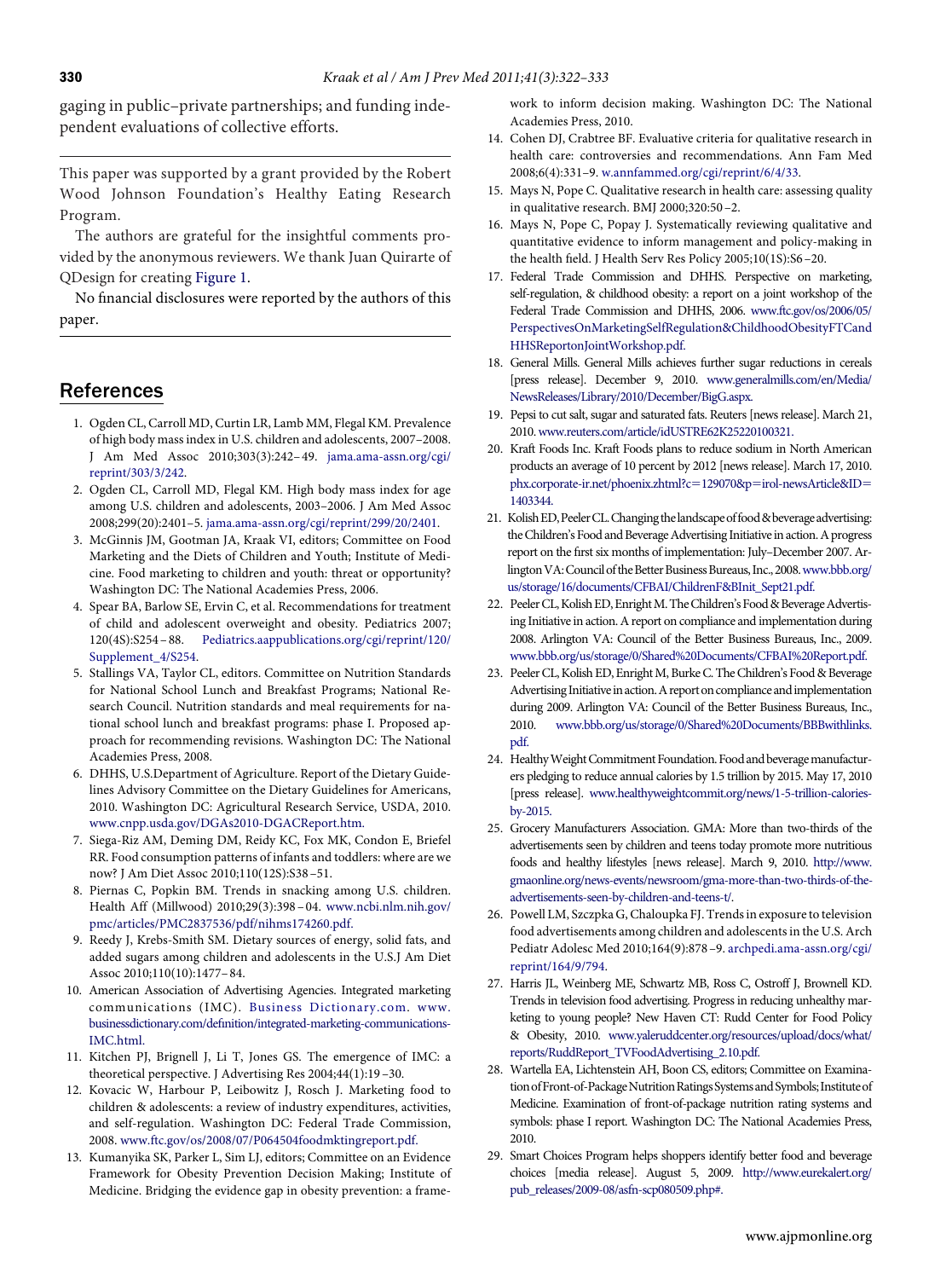- 30. Healthy Weight Commitment Foundation. Healthy Weight Commitment Foundation introduced [media release]. October 5, 2009. [www.](http://www.healthyweightcommit.org/news/Foundation_Introduced/) [healthyweightcommit.org/news/Foundation\\_Introduced/.](http://www.healthyweightcommit.org/news/Foundation_Introduced/)
- 31. The White House Offıce of the First Lady. Remarks by the First Lady at Healthy Weight Announcement press conference. May 17, 2010 [press release]. [www.whitehouse.gov/the-press-offıce/remarks-fırst-lady-healthy](http://www.whitehouse.gov/the-press-office/remarks-first-lady-healthy-weight-announcement-press-conference)[weight-announcement-press-conference.](http://www.whitehouse.gov/the-press-office/remarks-first-lady-healthy-weight-announcement-press-conference)
- 32. Council of the Better Business Bureaus. New food, beverage initiative to focus kids' ads on healthy choices; revised guidelines strengthen CARU's guidance to food advertisers [news release]. November 14, 2006. [www.bbb.org/](http://www.bbb.org/alerts/article.asp?ID=728) [alerts/article.asp?ID](http://www.bbb.org/alerts/article.asp?ID=728)-728.
- 33. Council of the Better Business Bureaus. Sara Lee Corporation joins industry initiative to promote healthier foods to kids [news release]. September 23, 2010. [www.saralee.com/](http://www.saralee.com//media/ED121A9453FE4EBC8FC152A89482F32B.ashx) $\sim$ /media/ [ED121A9453FE4EBC8FC152A89482F32B.ashx.](http://www.saralee.com//media/ED121A9453FE4EBC8FC152A89482F32B.ashx)
- 34. Council of the Better Business Bureaus. Self-regulatory program for children's advertising. 9th edition. New York NY: Children's Advertising Review Unit, 2009[.www.caru.org/guidelines/guidelines.pdf.](http://www.caru.org/guidelines/guidelines.pdf)
- 35. Lukovitz K. CFBAI tightens nutrition standards in kid ads. MediaPost News. December 17, 2009. [www.mediapost.com/publications/?fa](http://www.mediapost.com/publications/?fa=Articles.showArticle%26art_aid=119309)=Articles. [showArticle&art\\_aid](http://www.mediapost.com/publications/?fa=Articles.showArticle%26art_aid=119309)=119309.
- 36. Council of the Better Business Bureaus. BBB Children's Food and Beverage Advertising Initiative: participant defınitions of advertising primarily directed to children under 12 and policies for not advertising to children under six. [www.bbb.org/us/storage/0/Shared%20Documents/audience%](http://www.bbb.org/us/storage/0/Shared%20Documents/audience%20definitions%20for%20under%2012%20and%20under%20age%20six-final.pdf) [20defınitions%20for%20under%2012%20and%20under%20age%20six](http://www.bbb.org/us/storage/0/Shared%20Documents/audience%20definitions%20for%20under%2012%20and%20under%20age%20six-final.pdf)[fınal.pdf.](http://www.bbb.org/us/storage/0/Shared%20Documents/audience%20definitions%20for%20under%2012%20and%20under%20age%20six-final.pdf)
- 37. Healthy Weight Commitment Foundation. 2010 annual review. January 28, 2011. [www.healthyweightcommit.org/HWCF\\_AnnualReport/HWCF\\_](http://www.healthyweightcommit.org/HWCF_AnnualReport/HWCF_2010_AR.pdf) [2010\\_AR.pdf.](http://www.healthyweightcommit.org/HWCF_AnnualReport/HWCF_2010_AR.pdf)
- 38. The White House Offıce of the First Lady. Remarks by the First Lady at Healthy Weight Announcement press conference. May 17, 2010 [press release]. [www.whitehouse.gov/the-press-offıce/remarks-fırst-lady-healthy](http://www.whitehouse.gov/the-press-office/remarks-first-lady-healthy-weight-announcement-press-conference)[weight-announcement-press-conference.](http://www.whitehouse.gov/the-press-office/remarks-first-lady-healthy-weight-announcement-press-conference)
- 39. LangloisA,CrossleyR.The proof of the pudding. . .benchmarking ten of the world's largest food companies' response to obesity and related health concerns. United Kingdom: JPMorgan and Insight Investment, 2008. [www.](http://www.insight-investment.co.uk/global/documents/riliterature/367922/proof_of_the_pudding_pres.pdf) [insight-investment.co.uk/global/documents/riliterature/367922/proof\\_of\\_](http://www.insight-investment.co.uk/global/documents/riliterature/367922/proof_of_the_pudding_pres.pdf) [the\\_pudding\\_pres.pdf.](http://www.insight-investment.co.uk/global/documents/riliterature/367922/proof_of_the_pudding_pres.pdf)
- 40. Harris JL, Schwartz MB, Brownell K, et al. Cereal FACTS: evaluating the nutrition quality and marketing of children's cereals, 2009. [www.](http://www.cerealfacts.org/media/Cereal_FACTS_Report.pdf) [cerealfacts.org/media/Cereal\\_FACTS\\_Report.pdf.](http://www.cerealfacts.org/media/Cereal_FACTS_Report.pdf)
- 41. Schwartz MB, Ross C, Harris JL, et al. Breakfast cereal industry pledges to self-regulate advertising to youth: will they improve the marketing landscape? J Public Health Policy 2010;31(1):59-73. [www.palgrave-journals.](http://www.palgrave-journals.com/jphp/journal/v31/n1/pdf/jphp200950a.pdf) [com/jphp/journal/v31/n1/pdf/jphp200950a.pdf.](http://www.palgrave-journals.com/jphp/journal/v31/n1/pdf/jphp200950a.pdf)
- 42. Henry A, Story M. Food and beverage brands that market to children and adolescents on the Internet: a content analysis of branded websites. J Nutr Educ Behav 2009;41(5):353–59.
- 43. Harris JL, Bargh JA, Brownell KD. Priming effects of television food advertising on eating behavior. Health Psychol 2009;28(4):404–13.
- 44. Lingas EO, Dorfman L, Bukofzer E. Nutrition content of food and beverage products on Web sites popular with children. Am J Public Health 2009;99(3S):S587–92.
- 45. Alvy L, Calvert SL. Food marketing on popular children's web sites: a content analysis. J Am Diet Assoc 2008;108(4):710–3.
- 46. Batada A, Seitz MD, Wootan MG, Story M. Nine out of 10 food advertisements shown during Saturday morning children's television programming are for foods high in fat, sodium, or added sugars, or low in nutrients. J Am Diet Assoc 2008;108(4):673–8.
- 47. Gantz W, Schwartz N, Angelini JR, Rideout V. Food for thought: television food advertisements to children in the U.S. Menlo Park CA: The Henry J. Kaiser Family Foundation, 2007.[www.kff.org/entmedia/upload/7618.pdf.](http://www.kff.org/entmedia/upload/7618.pdf)
- 48. Lee M, Yoonhyeung C, Qilliam ET, Cole RT. Playing with food: content analysis of food advergames. J Consum Aff 2009;43(1):129–54. [www3.interscience.wiley.com/cgi-bin/fulltext/122207659/PDFSTART.](http://www3.interscience.wiley.com/cgi-bin/fulltext/122207659/PDFSTART)
- 49. Moore E. It's child's play: advergaming and the online marketing of food to children. Menlo Park CA: The Henry J. Kaiser Family Foundation, 2006. [www.kff.org/entmedia/upload/7536.pdf.](http://www.kff.org/entmedia/upload/7536.pdf)
- 50. Powell LH, Szczypka G, Chaloupka FJ, Braunschweig CL. Nutritional content of television food advertisements seen by children and adolescents in the U.S. Pediatrics 2007;120(3):576–83. [pediatrics.aappublications.org/cgi/](http://pediatrics.aappublications.org/cgi/reprint/120/3/576) [reprint/120/3/576.](http://pediatrics.aappublications.org/cgi/reprint/120/3/576)
- 51. Weber K, Story M, Harnack L. Internet food marketing strategies aimed at children and adolescents: a content analysis of food and beverage brand websites. J Am Diet Assoc 2006;106(9):1463–6.
- 52. Mikkelsen L,MerloC, Lee V,ChaoC.Where's thefruit? Fruit content of the most highly-advertised children's food and beverages. Oakland CA: Prevention Institute, 2007. [www.preventioninstitute.org/sa/fruit/wheresthefruit.](http://www.preventioninstitute.org/sa/fruit/wheresthefruit.pdf) [pdf.](http://www.preventioninstitute.org/sa/fruit/wheresthefruit.pdf)
- 53. Colby SE, Johnson L, Scheett A, Hoverson B. Nutrition marketing on food labels. J Nutr Educ Behav 2010;42(2):92–8.
- 54. Sims J, Mikkelsen L, Gibson P, Warming E. Claiming health: frontof-package labeling of children's food. Prevention Institute, 2011. [www.preventioninstitute.org/component/jlibrary/article/id-293/127.html.](http://www.preventioninstitute.org/component/jlibrary/article/id-293/127.html)
- 55. Federal Trade Commission. FTC investigation of ad claims that Rice Krispies benefıts children's immunity leads to stronger order against Kellogg [media release]. June 3, 2010.[www.ftc.gov/opa/2010/06/kellogg.shtm.](http://www.ftc.gov/opa/2010/06/kellogg.shtm)
- 56. Children's Advertising Review Unit. CARU recommends Kellogg discontinue certain claims on "Pop-Tarts" packaging.May 24, 2010 [news release]. [www.caru.org/news/2010/5165PR.pdf.](http://www.caru.org/news/2010/5165PR.pdf)
- 57. Federal Trade Commission. Nestlé subsidiary to settle FTC false advertising charges; Will drop deceptive health claims for BOOST Kid Essentials [media release]. July 14, 2010.[www.ftc.gov/opa/2010/07/nestle.shtm.](http://www.ftc.gov/opa/2010/07/nestle.shtm)
- 58. Neuman W. Food label program to suspend operations. The New York Times 2009, Oct 23.[www.nytimes.com/2009/10/24/business/24food.html.](http://www.nytimes.com/2009/10/24/business/24food.html)
- 59. Batada A, Wootan MG. Better-for-who? Revisiting company promises on food marketing to children. Washington DC: Center for Science in the Public Interest, 2009. [cspinet.org/new/pdf/pledgereport.pdf.](http://cspinet.org/new/pdf/pledgereport.pdf)
- 60. Macmullan J. Left wanting more:food company policies on marketing to children. London, UK: Consumers International, 2010. [www.](http://www.junkfoodgeneration.org/documents/Left_wanting_more.pdf) [junkfoodgeneration.org/documents/Left\\_wanting\\_more.pdf.](http://www.junkfoodgeneration.org/documents/Left_wanting_more.pdf)
- 61. Kunkel D,McKinley C,Wright P. The impact of industry self-regulation on the nutritional quality of foods advertised on television to children. Oakland CA: Children Now. December 2009. [www.childrennow.org/uploads/](http://www.childrennow.org/uploads/documents/adstudy_2009.pdf) [documents/adstudy\\_2009.pdf.](http://www.childrennow.org/uploads/documents/adstudy_2009.pdf)
- 62. Wootan MG, Batada A, Balkus O. Food marketing report card: an analysis of food and entertainment company policies to self-regulate food and beverage marketing to children. Washington DC: Center for Science in the Public Interest, 2010. [cspinet.org/new/pdf/marketingreportcard.pdf.](http://cspinet.org/new/pdf/marketingreportcard.pdf)
- 63. Kraak VI, Story M. A public health perspective on the concept of healthy lifestyles and public-private partnerships for global obesity prevention. Am Diet Assoc 2010;110(2):192–200.
- 64. The Keystone Center. Keystone Forum on away-from-home foods: opportunities for preventing weight gain and obesity. Washington DC Keystone Center, 2006. [keystone.org/fıles/fıle/about/publications/Forum\\_Report\\_](http://keystone.org/f%C4%B1les/f%C4%B1le/about/publications/Forum_Report_FINAL_5-30-06.pdf) [FINAL\\_5-30-06.pdf.](http://keystone.org/f%C4%B1les/f%C4%B1le/about/publications/Forum_Report_FINAL_5-30-06.pdf)
- 65. Food and Drug Administration. FDA receives Keystone Forum report on away-from-home foods: improving consumers' ability to manage calorie intake key to anti-obesity efforts [news release]. June 2, 2006. [www.](http://www.fda.gov/NewsEvents/Newsroom/PressAnnouncements/2006/ucm108661.htm) [fda.gov/NewsEvents/Newsroom/PressAnnouncements/2006/ucm108661.](http://www.fda.gov/NewsEvents/Newsroom/PressAnnouncements/2006/ucm108661.htm) [htm.](http://www.fda.gov/NewsEvents/Newsroom/PressAnnouncements/2006/ucm108661.htm)
- 66. Wootan M, Batada A, Marchlewicz E. Kids' meals: obesity on the menu. Washington DC: Center for Science in Public Interest, 2008. [www.cspinet.](http://www.cspinet.org/kidsmeals) [org/kidsmeals.](http://www.cspinet.org/kidsmeals)
- 67. O'Donnell SI, Hoerr SL, Mendoza JA, Tsuei Goh E. Nutrient quality of fast food kids meals. Am J Clin Nutr 2008;88(5):1388–95.
- 68. Harris JL, Schwartz MB, Brownell KD, et al. Fast food FACTS: evaluating fast food nutrition and marketing to youth. Rudd Center for Food Policy and Obesity, 2010[.www.rwjf.org/fıles/research/20101108fffactsreport.pdf.](http://www.rwjf.org/files/research/20101108fffactsreport.pdf)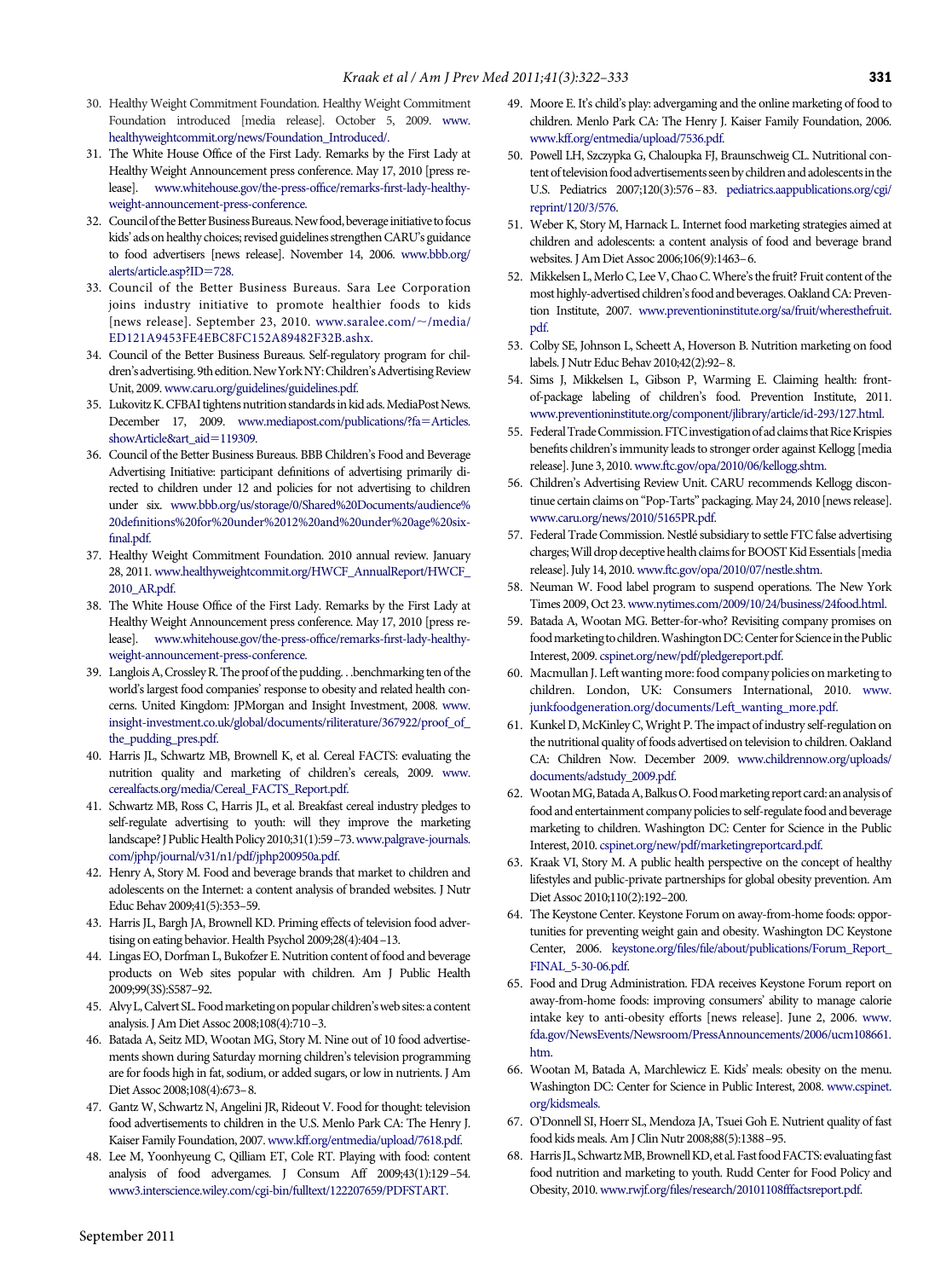- 69. Nicklas TA, Hates D; American Dietetic Association.Position of the American Dietetic Association: nutrition guidance for healthy children ages 2 to 11 years. J Am Diet Assoc 2008;108(6):1038–44, 1046–7.
- 70. Gidding SS, Dennison BA, Birch LL, et al.; American Heart Association. Dietary recommendations for children and adolescents. A guide for practitioners. Pediatrics 2006;117(2):544–59. [pediatrics.aappublications.org/](http://pediatrics.aappublications.org/cgi/reprint/117/2/544) [cgi/reprint/117/2/544.](http://pediatrics.aappublications.org/cgi/reprint/117/2/544)
- 71. Roberto CA, Larsen PD, Agnew H, Baik J, Brownell KD. Evaluating the impact of menu labeling on food choices and intake. Am J Public Health 2010;100(2):312–8.
- 72. Tandon PS, Wright J, Zhou C, Rogers CB, Christakis DA. Nutrition menu labeling may lead to lower-calorie restaurant meal choices for children. Pediatrics 2010;125(2):244 –8. [pediatrics.aappublications.org/cgi/reprint/](http://pediatrics.aappublications.org/cgi/reprint/125/2/244) [125/2/244.](http://pediatrics.aappublications.org/cgi/reprint/125/2/244)
- 73. The Walt Disney Company introduces new food guidelines to promote healthier kids' diets. New policy to associate Disney brands and characters with a more nutritionally balanced range of foods [news release]. October 16, 2006. [corporate.disney.go.com/news/corporate/2006/2006\\_1016\\_food\\_](http://corporate.disney.go.com/news/corporate/2006/2006_1016_food_guidelines.html) [guidelines.html.](http://corporate.disney.go.com/news/corporate/2006/2006_1016_food_guidelines.html)
- 74. Grier SA, Kumanyika SK. The context for choice: health implications of targeted food and beverage marketing to African Americans. Am J Public Health 2008;98(9):1616–29.
- 75. National Policy and Legal Analysis Network to Prevent Childhood Obesity. Model California ordinance regulating chain restaurant giveaways with children's meals. 2009. [www.nplanonline.org/childhood-obesity/](http://www.nplanonline.org/childhood-obesity/products/model-ord-healthy-toy-giveaway) [products/model-ord-healthy-toy-giveaway.](http://www.nplanonline.org/childhood-obesity/products/model-ord-healthy-toy-giveaway)
- 76. Gordon R. S.F. proposal: healthier kids meals or no toys. The San Francisco Chronicle. August 11, 2010. www.sfgate.com/cgi-bin/article.cgi?file=/c/a/ [2010/08/11/MNJG1ES4M2.DTL.](http://www.sfgate.com/cgi-bin/article.cgi?f%C4%B1le=/c/a/2010/08/11/MNJG1ES4M2.DTL)
- 77. Ordinance No. NS-300-820.An ordinance of the board of supervisors of the County of Santa Clara adding Chapter XXII of Division A18 to the County of Santa Clara ordinance code relating to toys and other incentives with restaurant food. April 26, 2010. [www.sccgov.org/keyboard/attachments/](http://www.sccgov.org/keyboard/attachments/BOS%20Agenda/2010/April%2027,%202010/202926863/TMPKeyboard203046978.pdf) [BOS%20Agenda/2010/April%2027,%202010/202926863/TMPKeyboard2](http://www.sccgov.org/keyboard/attachments/BOS%20Agenda/2010/April%2027,%202010/202926863/TMPKeyboard203046978.pdf) [03046978.pdf.](http://www.sccgov.org/keyboard/attachments/BOS%20Agenda/2010/April%2027,%202010/202926863/TMPKeyboard203046978.pdf)
- 78. GordonR.SFfast-food toybangets supervisors'fırstOK.SFGate.November 3, 2010. [www.sfgate.com/cgi-bin/article.cgi?f](http://www.sfgate.com/cgi-bin/article.cgi?f=/c/a/2010/11/02/MN111G5PCN.DTL)=/c/a/2010/11/02/ [MN111G5PCN.DTL.](http://www.sfgate.com/cgi-bin/article.cgi?f=/c/a/2010/11/02/MN111G5PCN.DTL)
- 79. Cancino A. McDonald's CEO stands up for Happy Meals. The Chicago Tribune. July 8, 2010. [chicagobreakingbusiness.com/2010/07/mcdonalds](http://chicagobreakingbusiness.com/2010/07/mcdonalds-ceo-stands-up-for-happy-meal-toys.html)[ceo-stands-up-for-happy-meal-toys.html.](http://chicagobreakingbusiness.com/2010/07/mcdonalds-ceo-stands-up-for-happy-meal-toys.html)
- 80. Warner M. McDonald's magic: calories disappear from Happy Meals after chain is threatened with lawsuit. CBS Business Network (BNET). July 13, 2010. [industry.bnet.com/food/10002721/mcdonalds-magic-calories](http://industry.bnet.com/food/10002721/mcdonalds-magic-calories-disappear-from-happy-meals-after-chain-is-threatned-with-lawsuit/?tag=content%3Btop-active%23comments)[disappear-from-happy-meals-after-chain-is-threatned-with-lawsuit/?tag](http://industry.bnet.com/food/10002721/mcdonalds-magic-calories-disappear-from-happy-meals-after-chain-is-threatned-with-lawsuit/?tag=content%3Btop-active%23comments) [content;top-active#comments.](http://industry.bnet.com/food/10002721/mcdonalds-magic-calories-disappear-from-happy-meals-after-chain-is-threatned-with-lawsuit/?tag=content%3Btop-active%23comments)
- 81. Gardner S. Letter to McDonald's Corporation and McDonald's USA. Center for Science in the Public Interest v. McDonald's USA, LLC. June 22, 2010. [cspinet.org/new/pdf/mcdonalds-demand-062210.pdf.](http://cspinet.org/new/pdf/mcdonalds-demand-062210.pdf)
- 82. Center for Science in the Public Interest. Class action lawsuit targets McDonald's use of toys to market to children. December 15, 2010 [press release]. [www.cspinet.org/new/201012151.html.](http://www.cspinet.org/new/201012151.html)
- 83. The White House Offıce of the First Lady. Remarks by the First Lady in address to the National Restaurant Association meeting. September 13, 2010 [press release]. [www.whitehouse.gov/the-press-offıce/2010/09/13/remarks](http://www.whitehouse.gov/the-press-office/2010/09/13/remarks-first-lady-address-national-restaurant-association-meeting)[fırst-lady-address-national-restaurant-association-meeting.](http://www.whitehouse.gov/the-press-office/2010/09/13/remarks-first-lady-address-national-restaurant-association-meeting)
- 84. American Beverage Association. School Beverage Guidelines Progress Report 2006-2007, September 2007. [www.ameribev.org/fıles/240\\_progress\\_](http://www.ameribev.org/files/240_progress_report_full.pdf) [report\\_full.pdf.](http://www.ameribev.org/files/240_progress_report_full.pdf)
- 85. American Beverage Association. School beverage guidelines progress report 2007-2008, September 2008. [www.healthiergeneration.org/uploadedFiles/](http://www.healthiergeneration.org/uploadedFiles/About_The_Alliance/SchoolBeverageReport.pdf) [About\\_The\\_Alliance/SchoolBeverageReport.pdf.](http://www.healthiergeneration.org/uploadedFiles/About_The_Alliance/SchoolBeverageReport.pdf)
- 86. American Beverage Association. Alliance School Beverage Guidelines Final Progress Report, 2010. [www.ameribev.org/fıles/240\\_School%20Beverage%](http://www.ameribev.org/files/240_School%20Beverage%20Guidelines%20Final%20Progress%20Report.pdf) [20Guidelines%20Final%20Progress%20Report.pdf.](http://www.ameribev.org/files/240_School%20Beverage%20Guidelines%20Final%20Progress%20Report.pdf)
- 87. American Beverage Association. Beverage industry will make calories more clear and useable for consumers [news release]. February 9, 2010. [www.ameribev.org/news](http://www.ameribev.org/news-media/news-releases-statements/more/180/)-media/news-releases-statements/more/180/.
- 88. Food Marketing Institute. Health & wellness. [www.fmi.org/health-wellness/.](http://www.fmi.org/health-wellness/)
- 89. Food Marketing Institute. Obesity strategy. Approved by the FMI Board of Directors, January 10, 2004. [www.fmi.org/docs/health/ObesityStrategy\\_](http://www.fmi.org/docs/health/ObesityStrategy_2004.pdf) [2004.pdf.](http://www.fmi.org/docs/health/ObesityStrategy_2004.pdf)
- 90. United Fresh Produce Association. News and issues. [www.unitedfresh.](http://www.unitedfresh.org/newsviews/project_fresh_start) [org/newsviews/project\\_fresh\\_start.](http://www.unitedfresh.org/newsviews/project_fresh_start)
- 91. Association of National Advertising. ANA mission. [www.ana.net/about/](http://www.ana.net/about/content/mission) [content/mission.](http://www.ana.net/about/content/mission)
- 92. American Association of Advertising Agencies. About the Association. [http://www.aaaa.org/about/association/Pages/default.aspx.](http://www.aaaa.org/about/association/Pages/default.aspx)
- 93. National Restaurant Association. About Us. [http://www.restaurant.org/](http://www.restaurant.org/aboutus/) [aboutus/.](http://www.restaurant.org/aboutus/)
- 94. National Confectioners Association. Year in review: 2008. [nca.fıles.cms](http://nca.f%C4%B1les.cmsplus.com/Year_In_Review_2008.pdf)[plus.com/Year\\_In\\_Review\\_2008.pdf.](http://nca.f%C4%B1les.cmsplus.com/Year_In_Review_2008.pdf)
- 95. Snack Food Association. Introduction. [www.sfa.org/who/introduction.aspx.](http://www.sfa.org/who/introduction.aspx)
- 96. Alliance for a Healthier Generation. President Clinton and AHA announce joint agreement between Alliance for a Healthier Generation and food industry leaders to set healthy standards for snacking in school. October 6, 2006 [press release]. [www.healthiergeneration.org/uploadedFiles/For\\_Schools/](http://www.healthiergeneration.org/uploadedFiles/For_Schools/snack-press-release.pdf) [snack-press-release.pdf.](http://www.healthiergeneration.org/uploadedFiles/For_Schools/snack-press-release.pdf)
- 97. Borradaile KE, Sherman S, Vander Veur SS, et al. Snacking in children: the role of urban corner stores. Pediatrics 2009;124(5):1293–8. [pediatrics.](http://pediatrics.aappublications.org/cgi/reprint/124/5/1293) [aappublications.org/cgi/reprint/124/5/1293.](http://pediatrics.aappublications.org/cgi/reprint/124/5/1293)
- 98. Farley TA, Baker ET, Futrell L, Rice JC. The ubiquity of energy-dense snack foods: a national multicity study. Am J Public Health 2010;100(2):306–11.
- 99. Wilgoren D, Mui YQ. With praise from Michelle Obama, Wal-Mart announces healthy food campaign. The Washington Post. June 20, 2011. [www.washingtonpost.com/wp-dyn/content/article/2011/01/](http://www.washingtonpost.com/wp-dyn/content/article/2011/01/20/AR2011012001581.html) [20/AR2011012001581.html.](http://www.washingtonpost.com/wp-dyn/content/article/2011/01/20/AR2011012001581.html)
- 100. The White House Offıce of the First Lady. First Lady Michelle Obama launches Let's Move: America's move to raise a healthier generation of kids. February 9, 2010 [press release]. [www.whitehouse.gov/the-press-offıce/](http://www.whitehouse.gov/the-press-office/first-lady-michelle-obama-launches-lets-move-americas-move-raise-a-healthier-genera) [fırst-lady-michelle-obama-launches-lets-move-americas-move-raise](http://www.whitehouse.gov/the-press-office/first-lady-michelle-obama-launches-lets-move-americas-move-raise-a-healthier-genera)[a-healthier-genera.](http://www.whitehouse.gov/the-press-office/first-lady-michelle-obama-launches-lets-move-americas-move-raise-a-healthier-genera)
- 101. White House Task Force on Childhood Obesity. Solving the problem of childhood obesity within a generation: White House Task Force on Childhood Obesity report to the president. May 2010. [www.letsmove.gov/pdf/](http://www.letsmove.gov/pdf/TaskForce_on_Childhood_Obesity_May2010_FullReport.pdf) [TaskForce\\_on\\_Childhood\\_Obesity\\_May2010\\_FullReport.pdf.](http://www.letsmove.gov/pdf/TaskForce_on_Childhood_Obesity_May2010_FullReport.pdf)
- 102. National Restaurant Association says nutrition information provision is win for consumers and restaurants. March 22, 2010 [news release]. [www.](http://www.restaurant.org/pressroom/pressrelease/?ID=1910) [restaurant.org/pressroom/pressrelease/?ID](http://www.restaurant.org/pressroom/pressrelease/?ID=1910)-1910.
- 103. Spolar C, Eaton J. Food lobby mobilizes, as soda tax bubbles up. The Huffington Post November 4, 2009. [huffpostfund.org/stories/2009/11/soda-tax](http://huffpostfund.org/stories/2009/11/soda-taxbubbles-food-lobby-mobilizes)[bubbles-food-lobby-mobilizes.](http://huffpostfund.org/stories/2009/11/soda-taxbubbles-food-lobby-mobilizes)
- 104. Food Marketing Institute and the Grocery Manufacturers Association. Food & beverage industry announces front-of-pack nutrition labeling initiative to inform consumers and combat obesity [media release]. October 27, 2010. [www.gmaonline.org/news/docs/NewsRelease.cfm?DocID](http://www.gmaonline.org/news/docs/NewsRelease.cfm?DocID=2015%26)-2015&.
- 105. Grocery Manufacturers Association. Food and beverage industry launches nutrition keys front-of-pack nutrition labeling initiative to inform consumers and combat obesity [press release]. January 24, 2011. [www.gmaonline.org/](http://www.gmaonline.org/news-events/newsroom/food-and-beverage-industry-launches-nutrition-keys-front-of-pack-nutrition-/) [news-events/newsroom/food-and-beverage-industry-launches-nutrition](http://www.gmaonline.org/news-events/newsroom/food-and-beverage-industry-launches-nutrition-keys-front-of-pack-nutrition-/)[keys-front-of-pack-nutrition-/.](http://www.gmaonline.org/news-events/newsroom/food-and-beverage-industry-launches-nutrition-keys-front-of-pack-nutrition-/)
- 106. Food Marketing Institute. Food and beverage industry launches Nutrition Keys Front-of-Pack Nutrition Labeling Initiative to inform consumers and combat obesity; nutrition icon to be supported by \$50 million industryfunded consumer education campaign [news release]. January 24, 2011. [www.fmi.org/news\\_releases/index.cfm?fuseaction](http://www.fmi.org/news_releases/index.cfm?fuseaction=mediatext%26id=1207)=mediatext&id=1207.
- 107. Neuman W. Food makers devise own label plan. The New York Times. January 24, 2011. [www.nytimes.com/2011/01/25/business/25label.](http://www.nytimes.com/2011/01/25/business/25label.html?_r=2)  $html$ ?\_ $r=2$ .
- 108. Council of the Better Business Bureaus. Children's Food and Beverage Advertising Initiative program and core principles statement. Arlington